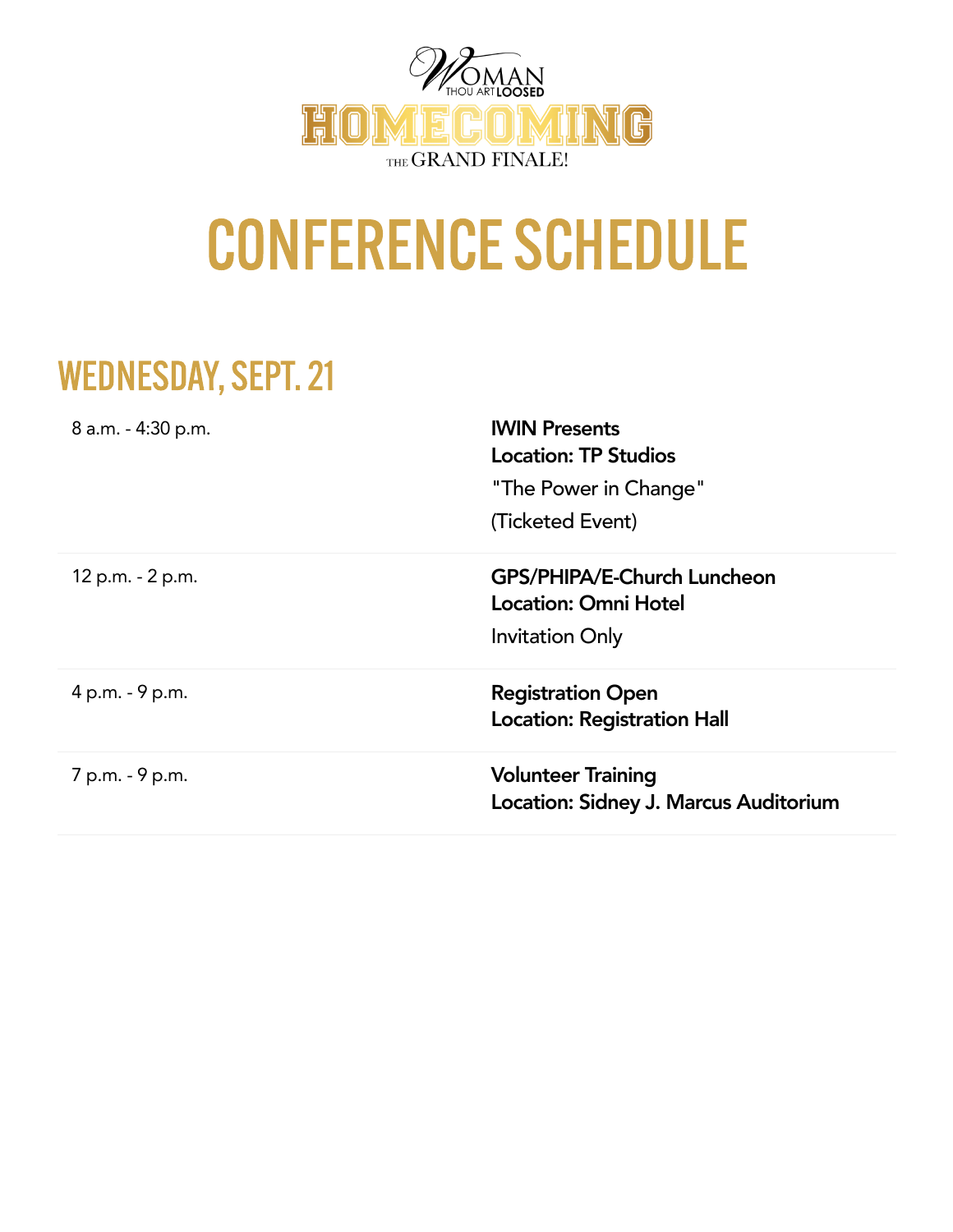## THURSDAY, SEPT. 22

| 7 a.m. - 2 p.m.     | <b>Registration Open</b><br><b>Location: Registration Hall</b>                                   |
|---------------------|--------------------------------------------------------------------------------------------------|
| 8 a.m. - 11:30 a.m. | <b>IWIN Presents</b><br><b>Location: TP Studios</b><br>"The Power in Change"<br>(Ticketed Event) |
| <b>TBD</b>          | <b>IWIN TP Studios Tour</b><br><b>Location: TP Studios</b><br>(Ticketed Event)                   |
| 4 p.m. - 9 p.m.     | <b>Registration Open</b><br><b>Location: Registration Hall A</b>                                 |
| 4 p.m. - 9 p.m.     | <b>EXPO OPEN</b><br><b>Location: Hall A</b>                                                      |
| 6 p.m. - 8 p.m.     | <b>Opening Session</b><br><b>Location: Hall A</b><br>Speaker: Bishop T.D. Jakes                  |
| 9 p.m. - 11 p.m.    | <b>Legacy Reception</b><br><b>Location: TBD</b><br><b>Legacy Attendees Only</b>                  |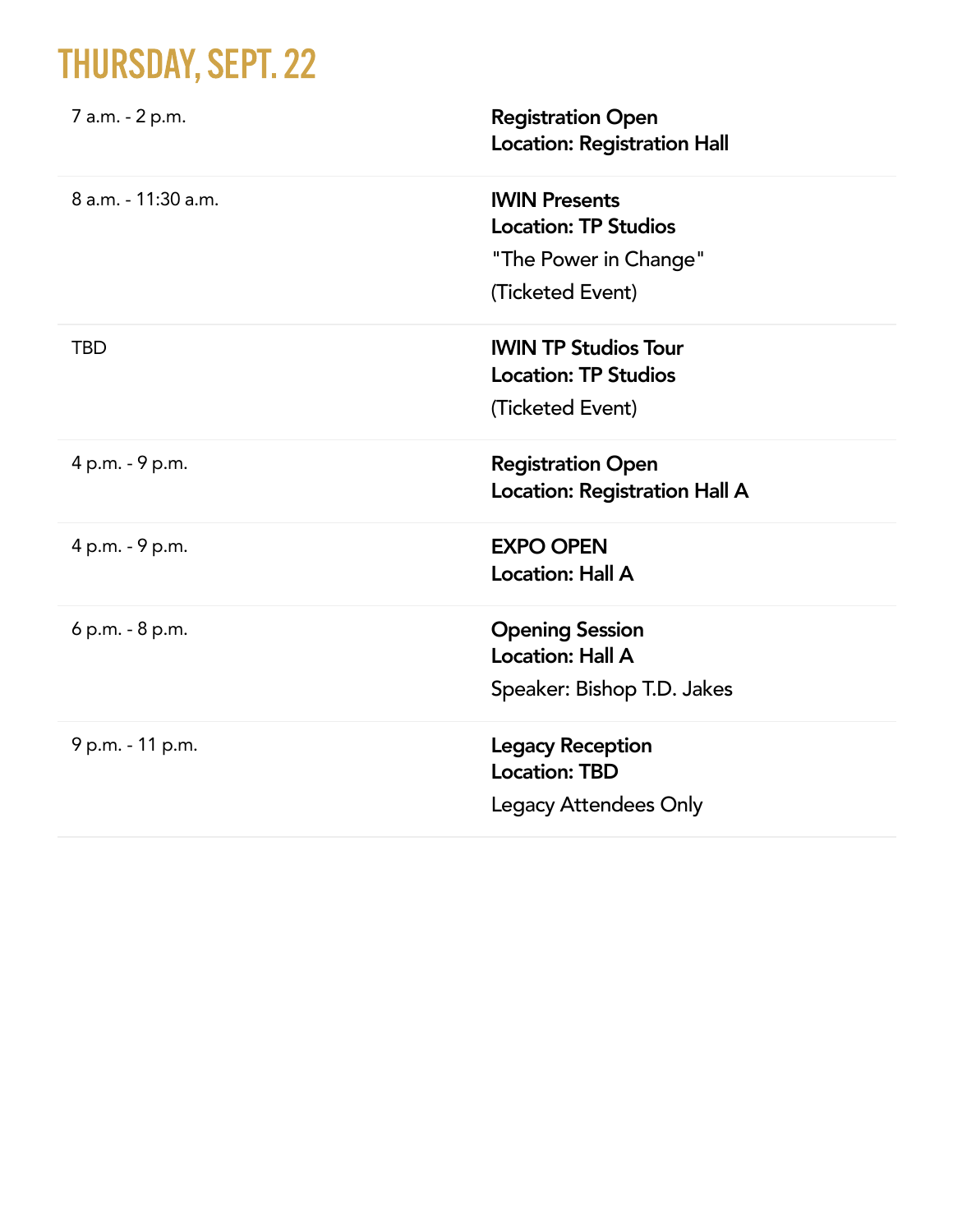## FRIDAY, SEPT. 23

| 7 a.m. - 2 p.m.    | <b>Registration Open</b><br><b>Location: Registration Hall</b>                                     |
|--------------------|----------------------------------------------------------------------------------------------------|
| 7 a.m. - 9 p.m.    | <b>EXPO OPEN</b><br><b>Location: Hall A</b>                                                        |
| 8 a.m. - 9:30 a.m. | <b>Morning Devotional</b><br><b>Location: Hall A</b><br>Speaker: Pastor Cora Jakes                 |
| 8 a.m. - 9:30 a.m. | <b>Sponsorship Session</b><br>Location: Sidney J. Marcus Auditorium<br>Speakers: Coca Cola & Guest |
| 10 a.m. - 12 p.m.  | <b>Day Session</b><br><b>Location: Hall A</b><br>Speaker: Priscilla Shirer                         |
| 10 a.m. - 12 p.m.  | <b>International Women's Panel</b><br>Location: Sidney J. Marcus Auditorium                        |
| 12 p.m. - 5 p.m.   | <b>Attendee Break</b>                                                                              |
| 4 p.m. - 9 p.m.    | <b>Registration Open</b><br><b>Location: Registration Hall A</b>                                   |
| 5 p.m. - 6:30 p.m. | <b>Girl Talk</b><br><b>Location: Hall A</b><br>Speakers: Mrs. Serita A. Jakes & Guests             |
| 7 p.m. - 9 p.m.    | <b>Night Session</b><br><b>Location: Hall A</b><br>Speaker: Pastor Sarah Jakes Roberts             |
| 9 p.m. - 11 p.m.   | <b>Homecoming Concert</b><br><b>Location: Hall A</b>                                               |